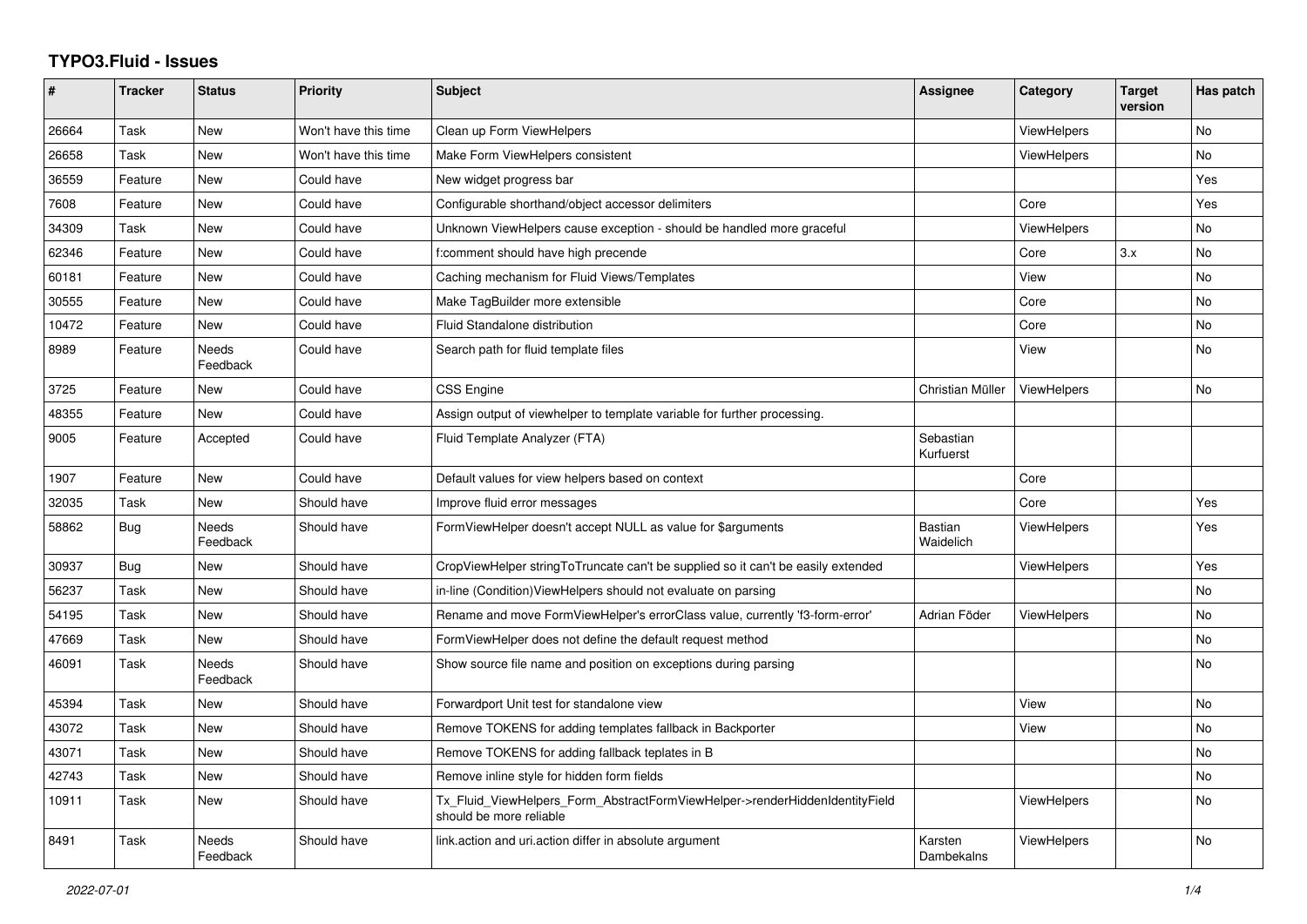| #     | <b>Tracker</b> | <b>Status</b>       | <b>Priority</b> | <b>Subject</b>                                                                                | <b>Assignee</b>        | Category    | <b>Target</b><br>version | Has patch |
|-------|----------------|---------------------|-----------------|-----------------------------------------------------------------------------------------------|------------------------|-------------|--------------------------|-----------|
| 60271 | Feature        | New                 | Should have     | Paginate viewhelper, should also support arrays                                               |                        |             |                          | <b>No</b> |
| 60003 | Feature        | New                 | Should have     | Add required-Attribute to f:form.password                                                     |                        | ViewHelpers |                          | No        |
| 52640 | Feature        | <b>Under Review</b> | Should have     | Create an UnlessViewHelper as opposite to the IfViewHelper                                    | Marc Neuhaus           |             |                          | No        |
| 51277 | Feature        | New                 | Should have     | ViewHelper context should be aware of actual file occurrence                                  |                        |             |                          | No        |
| 49756 | Feature        | <b>Under Review</b> | Should have     | Select values by array key in checkbox viewhelper                                             |                        |             |                          | No        |
| 46545 | Feature        | New                 | Should have     | Better support for arrays in options of SelectViewHelper                                      |                        |             |                          | No        |
| 46257 | Feature        | <b>Under Review</b> | Should have     | Add escape sequence support for Fluid                                                         |                        | Core        |                          | No        |
| 45153 | Feature        | New                 | Should have     | f:be.menus.actionMenuItem - Detection of the current select option is insufficient            |                        |             |                          | No        |
| 43346 | Feature        | <b>Under Review</b> | Should have     | Allow property mapping configuration via template                                             | Karsten<br>Dambekalns  | ViewHelpers | 2.1                      | No        |
| 42397 | Feature        | <b>New</b>          | Should have     | Missing viewhelper for general links                                                          |                        |             |                          | <b>No</b> |
| 40081 | Feature        | New                 | Should have     | Allow assigned variables as keys in arrays                                                    |                        |             |                          | No        |
| 39936 | Feature        | New                 | Should have     | registerTagAttribute should handle default values                                             |                        | ViewHelpers |                          | No        |
| 38130 | Feature        | New                 | Should have     | Checkboxes and multiple select fields should have an assignable default value                 |                        |             |                          | No        |
| 37095 | Feature        | New                 | Should have     | It should be possible to set a different template on a Fluid TemplateView inside an<br>action | Christopher<br>Hlubek  |             |                          | No        |
| 36410 | Feature        | New                 | Should have     | Allow templates to send arguments back to layout                                              |                        | ViewHelpers |                          | <b>No</b> |
| 33394 | Feature        | Needs<br>Feedback   | Should have     | Logical expression parser for BooleanNode                                                     | <b>Tobias Liebig</b>   | Core        |                          | No        |
| 33215 | Feature        | New                 | Should have     | RFC: Dynamic values in ObjectAccess paths                                                     |                        |             |                          | No        |
| 31955 | Feature        | New                 | Should have     | f:uri.widget                                                                                  |                        | Widgets     |                          | No        |
| 5933  | Feature        | Accepted            | Should have     | Optional section rendering                                                                    | Sebastian<br>Kurfuerst | ViewHelpers |                          | No        |
| 3291  | Feature        | Needs<br>Feedback   | Should have     | Cacheable viewhelpers                                                                         |                        |             |                          | No        |
| 65424 | Bug            | <b>Under Review</b> | Should have     | SelectViewHelper must respect option(Value Label)Field for arrays                             |                        | ViewHelpers |                          | No        |
| 58983 | Bug            | New                 | Should have     | format.date does not respect linebreaks and throws exception                                  |                        |             |                          | No        |
| 58921 | Bug            | New                 | Should have     | f:form.* VHs crash if NOT inside f:form but followed by f:form                                |                        |             |                          | No        |
| 55008 | <b>Bug</b>     | <b>Under Review</b> | Should have     | Interceptors should be used in Partials                                                       | Christian Müller       |             |                          | No        |
| 54284 | Bug            | New                 | Should have     | Default Option for Switch/Case VH                                                             |                        | ViewHelpers |                          | No        |
| 53806 | <b>Bug</b>     | <b>Under Review</b> | Should have     | Paginate widget maximumNumberOfLinks rendering wrong number of links                          | Bastian<br>Waidelich   | Widgets     |                          | No        |
| 52591 | <b>Bug</b>     | New                 | Should have     | The Pagination Widget broken for joined objects                                               |                        |             |                          | No        |
| 52419 | <b>Bug</b>     | New                 | Should have     | Wrong PHPDocs notation for default value inline f:translate viewhelper                        |                        |             | 2.0                      | No        |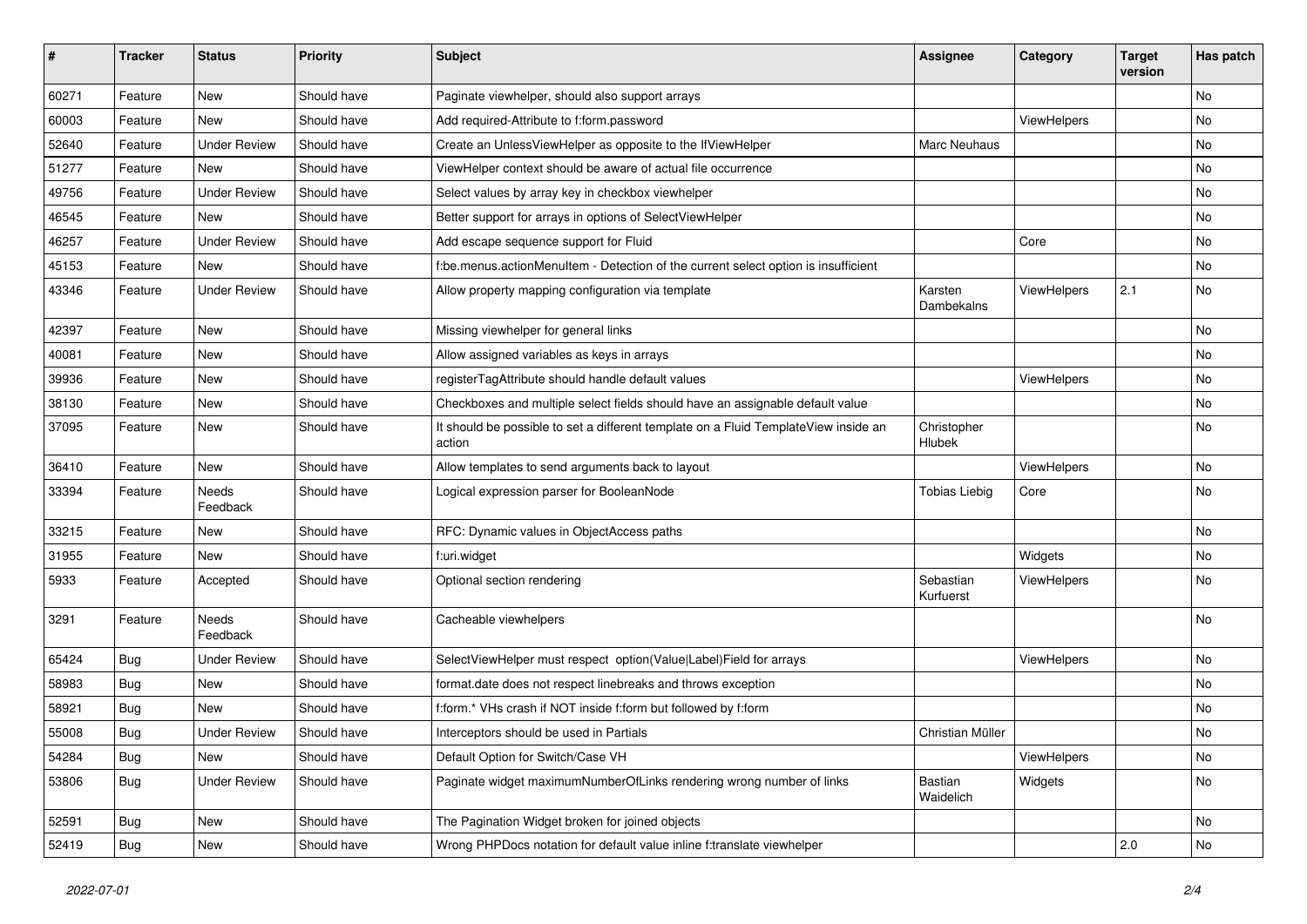| ∦     | <b>Tracker</b> | <b>Status</b>            | <b>Priority</b> | <b>Subject</b>                                                                                              | <b>Assignee</b>             | Category           | <b>Target</b><br>version | Has patch |
|-------|----------------|--------------------------|-----------------|-------------------------------------------------------------------------------------------------------------|-----------------------------|--------------------|--------------------------|-----------|
| 50888 | Bug            | <b>Under Review</b>      | Should have     | WSOD by changing name of section and if Fluid caches are generated                                          |                             |                    |                          | No        |
| 49600 | Bug            | New                      | Should have     | f:form tag shown as a HTML on frontend                                                                      |                             | <b>ViewHelpers</b> |                          | No        |
| 47006 | <b>Bug</b>     | <b>Under Review</b>      | Should have     | widget identifier are not unique                                                                            |                             |                    |                          | No        |
| 46289 | Bug            | <b>Needs</b><br>Feedback | Should have     | Enable Escaping Interceptor in XML request format                                                           |                             | View               | 2.0.1                    | <b>No</b> |
| 44234 | Bug            | <b>Under Review</b>      | Should have     | selectViewHelper's sorting does not respect locale collation                                                |                             | ViewHelpers        | 2.1                      | No        |
| 40998 | Bug            | <b>Under Review</b>      | Should have     | Missing parent request namespaces in form field name prefix                                                 | Sebastian<br>Kurfuerst      | ViewHelpers        | 1.1.1                    | No        |
| 39990 | <b>Bug</b>     | New                      | Should have     | Same form twice in one template: hidden fields for empty values are only rendered<br>once                   |                             | Core               |                          | No        |
| 37619 | Bug            | New                      | Should have     | Fatal Error when using variable in name attribute of Section ViewHelper                                     |                             | ViewHelpers        |                          | No.       |
| 36662 | Bug            | <b>Needs</b><br>Feedback | Should have     | Checked state isn't always correct when property is collection                                              | Kevin Ulrich<br>Moschallski | ViewHelpers        | 1.1.1                    | No        |
| 36655 | Bug            | New                      | Should have     | <b>Pagination Links</b>                                                                                     |                             | Widgets            |                          | No        |
| 34682 | Bug            | <b>Under Review</b>      | Should have     | Radio Button missing checked on validation error                                                            |                             | <b>ViewHelpers</b> |                          | No        |
| 28554 | Bug            | New                      | Should have     | (v4) implement feature flag to disable caching                                                              |                             |                    |                          | No        |
| 28553 | Bug            | New                      | Should have     | improve XHProf test setup                                                                                   |                             |                    |                          | No        |
| 28552 | Bug            | New                      | Should have     | (v5) write ViewHelper test for compiled run; adjust functional test to do two passes<br>(uncached & cached) |                             |                    |                          | No        |
| 28551 | <b>Bug</b>     | Accepted                 | Should have     | (v4) backport VHTest                                                                                        | Sebastian<br>Kurfuerst      |                    |                          | No        |
| 28550 | Bug            | New                      | Should have     | (v4) make widgets cacheable, i.e. not implement childnodeaccess interface                                   |                             |                    |                          | No.       |
| 28549 | Bug            | New                      | Should have     | make widgets cacheable, i.e. not implement childnodeaccess interface                                        |                             |                    |                          | No        |
| 12863 | <b>Bug</b>     | New                      | Should have     | Attributes of a viewhelper can't contain a '-'                                                              | Sebastian<br>Kurfuerst      | Core               |                          | No        |
| 8648  | Bug            | New                      | Should have     | format.crop ViewHelper should support all features of the crop stdWrap function                             |                             | ViewHelpers        |                          | No        |
| 3481  | Bug            | New                      | Should have     | Use ViewHelperVariableContainer in PostParseFacet                                                           |                             | Core               |                          | No        |
| 9950  | Task           | New                      | Should have     | Binding to nested arrays impossible for form-elements                                                       |                             | ViewHelpers        |                          |           |
| 45345 | Feature        | Needs<br>Feedback        | Should have     | Easy to use comments for fluid that won't show in output                                                    |                             |                    |                          |           |
| 9514  | Feature        | New                      | Should have     | Support explicit Array Arguments for ViewHelpers                                                            |                             |                    |                          |           |
| 4704  | Feature        | New                      | Should have     | Improve parsing exception messages                                                                          |                             | Core               |                          |           |
| 52536 | <b>Bug</b>     | <b>Under Review</b>      | Should have     | Errorclass not set if no property-attribute set                                                             |                             |                    |                          |           |
| 13045 | <b>Bug</b>     | New                      | Should have     | Entity decode of strings are different between if-conditions and output of variable                         |                             |                    |                          |           |
| 60856 | Bug            | New                      | Must have       | Target attribute not supported by the form viewhelper                                                       |                             | ViewHelpers        |                          | Yes       |